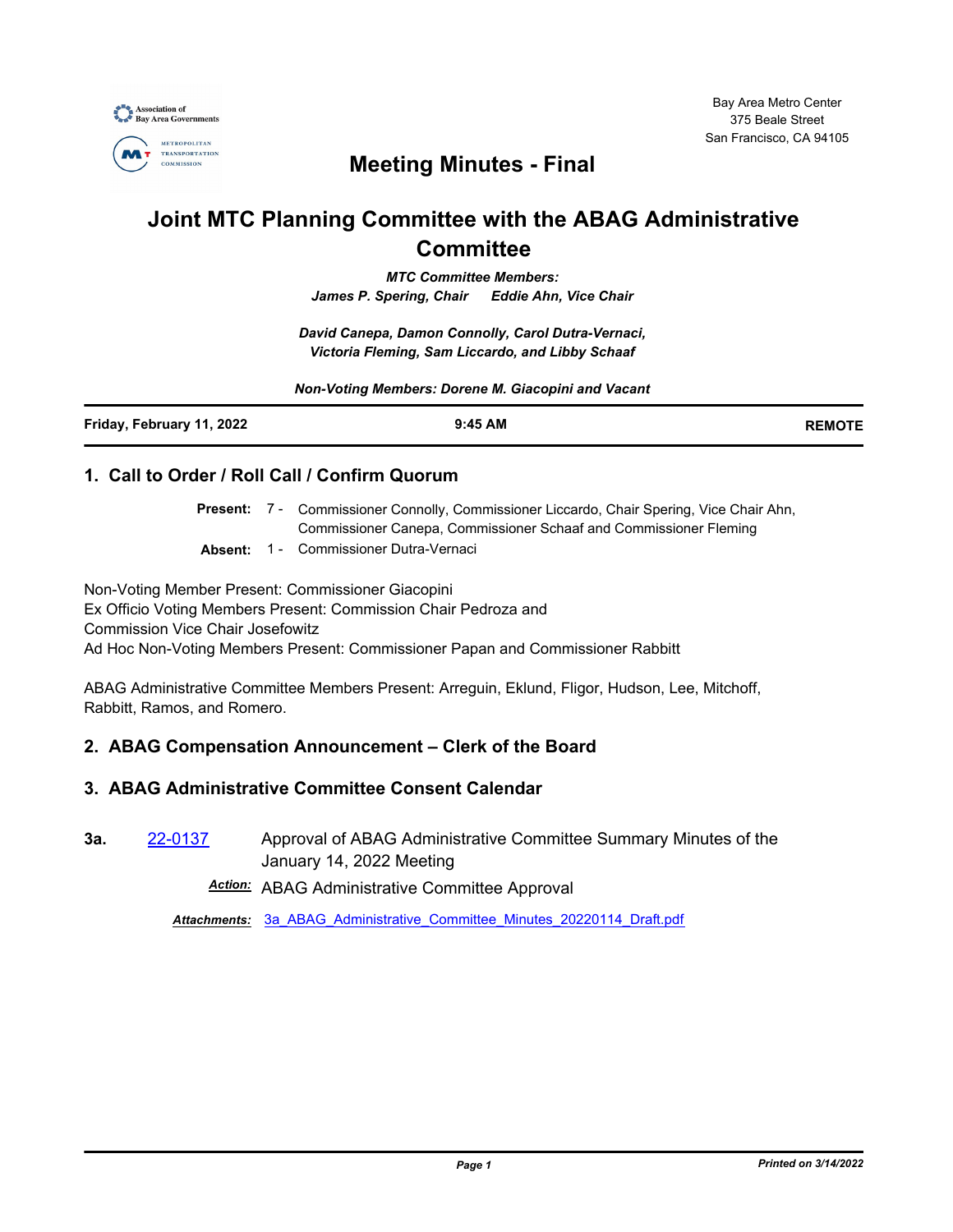#### **4. MTC Planning Committee Consent Calendar**

#### **Upon the motion by Commissioner Fleming and seconded by Commissioner Schaaf, this was approved. The motion carried by the following vote:**

- Aye: 7 Commissioner Connolly, Commissioner Liccardo, Chair Spering, Vice Chair Ahn, Commissioner Canepa, Commissioner Schaaf and Commissioner Fleming
- **Absent:** 1 Commissioner Dutra-Vernaci
- **4a.** [22-0138](http://mtc.legistar.com/gateway.aspx?m=l&id=/matter.aspx?key=23397) Approval of MTC Planning Committee Minutes of the January 14, 2022 Meeting

*Action:* MTC Planning Committee Approval

Attachments: 4a 2022-01-14 Joint MTC Planning Committee with the ABAG Ad ministrative\_Committee\_Meeting\_Minutes\_Draft.pdf

### **5. Information**

**5a.** [22-0139](http://mtc.legistar.com/gateway.aspx?m=l&id=/matter.aspx?key=23398) Community-Based Transportation Planning Program Evaluation and Draft **Guidelines** 

> Share the draft results of staff's evaluation of the Community-Based Transportation Planning (CBTP) program and draft guidelines for the upcoming CBTP program cycle.

- *Action:* Information
- **Presenter:** Raleigh McCoy
- Attachments: 5ai Community-Based Transportation Planning Program Evaluation \_and\_Draft\_Guidelines\_Summary\_Sheet\_and\_Attachments\_B&C.pdf 5aii Attachment A PowerPoint Community-Based Transportation Pl anning Program Evaluation and Draft Guidelines.pdf